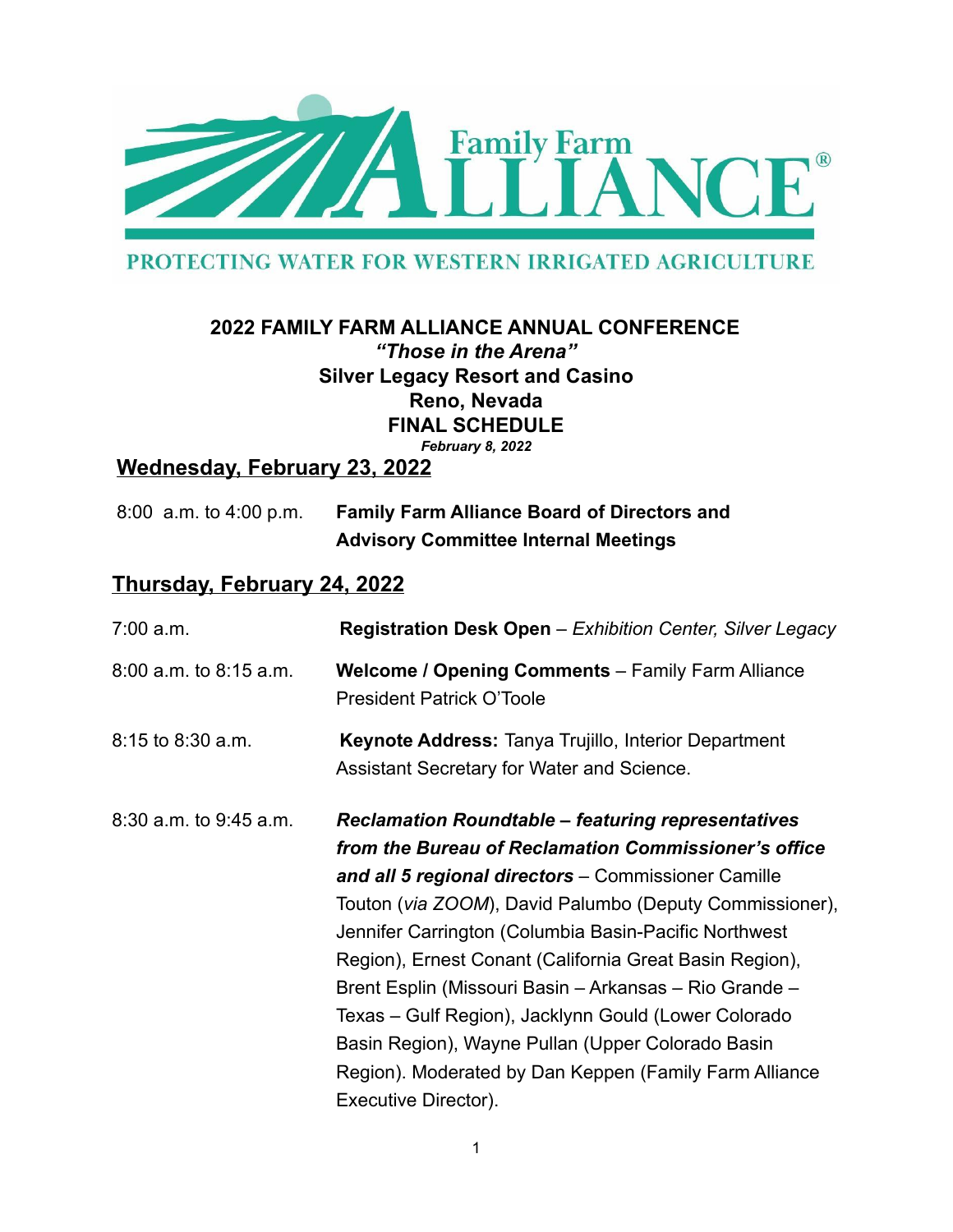# **2022 FAMILY FARM ALLIANCE ANNUAL CONFERENCE FINAL SCHEDULE**

## **Thursday, February 24, 2022 -** *Continued*

| 9:45 to 10:00 a.m.       | <b>Break</b>                                                                                                                                                                                                                                                                                                                                                                                                                                                                                                                                                |
|--------------------------|-------------------------------------------------------------------------------------------------------------------------------------------------------------------------------------------------------------------------------------------------------------------------------------------------------------------------------------------------------------------------------------------------------------------------------------------------------------------------------------------------------------------------------------------------------------|
| 10:00 a.m. to 11:10 a.m. | The Report from Glasgow - The Farmers' Perspective of the COP26<br><b>Climate Forum.</b> AG Kawamura (Co-Chair, Solutions from the Land),<br>Patrick O'Toole (Family Farm Alliance President and SfL Board Member),<br>Lois Wright Morten (SfL Board Member - via ZOOM), Fred Yoder (SfL<br>Co-Chair- via ZOOM). Moderated by Ernie Shea (SfL President).                                                                                                                                                                                                   |
| 11:10 a.m. to noon       | Western Water Innovators - Case Studies of Voluntary Efforts to<br><b>Conserve Water and Improve Water Quality. Mark Deutschman</b><br>(International Water Institute), Malcolm McGeary (Director of Natural<br>Resources, U.S. Senator Ron Wyden), Julie O'Shea (Executive Director,<br>Farmers Conservation Alliance). Moderated by Joe Whitworth (President,<br>The Freshwater Trust).                                                                                                                                                                   |
| Noon to 1:15 p.m.        | Luncheon featuring Keynote Speaker - Robert Bonnie (USDA Under<br>Secretary for Farm Production and Conservation Programs - via ZOOM).                                                                                                                                                                                                                                                                                                                                                                                                                      |
| 1:15 p.m. to 2:00 p.m.   | A Look at D.C. from the Hill - Brian Clifford (Senate Energy and Natural<br>Resources Committee - via ZOOM), Kiel Weaver (House Natural<br>Resources Committee), Matt Muirragui (House Natural Resources<br>Committee - via ZOOM). Moderated by Mark Limbaugh (The Ferguson<br>Group)                                                                                                                                                                                                                                                                       |
| 2:00 p.m. to 3:15 p.m.   | The Western Water Infrastructure Coalition - The "Behind the<br>Scenes" Story of the Initiative That Brought \$8.3 Billion for Western<br>Water. Erin Huston (Federal Policy Consultant, California Farm Bureau),<br>David Reynolds (Director of Federal Relations, Association of California<br>Water Agencies), Ian Lyle (Executive Vice-President, National Water<br>Resources Association), Dennis Nuxoll (Vice-President of Federal<br>Government Affairs, Western Growers). Moderated by Lane Dickson<br>(Family Farm Alliance / The Ferguson Group). |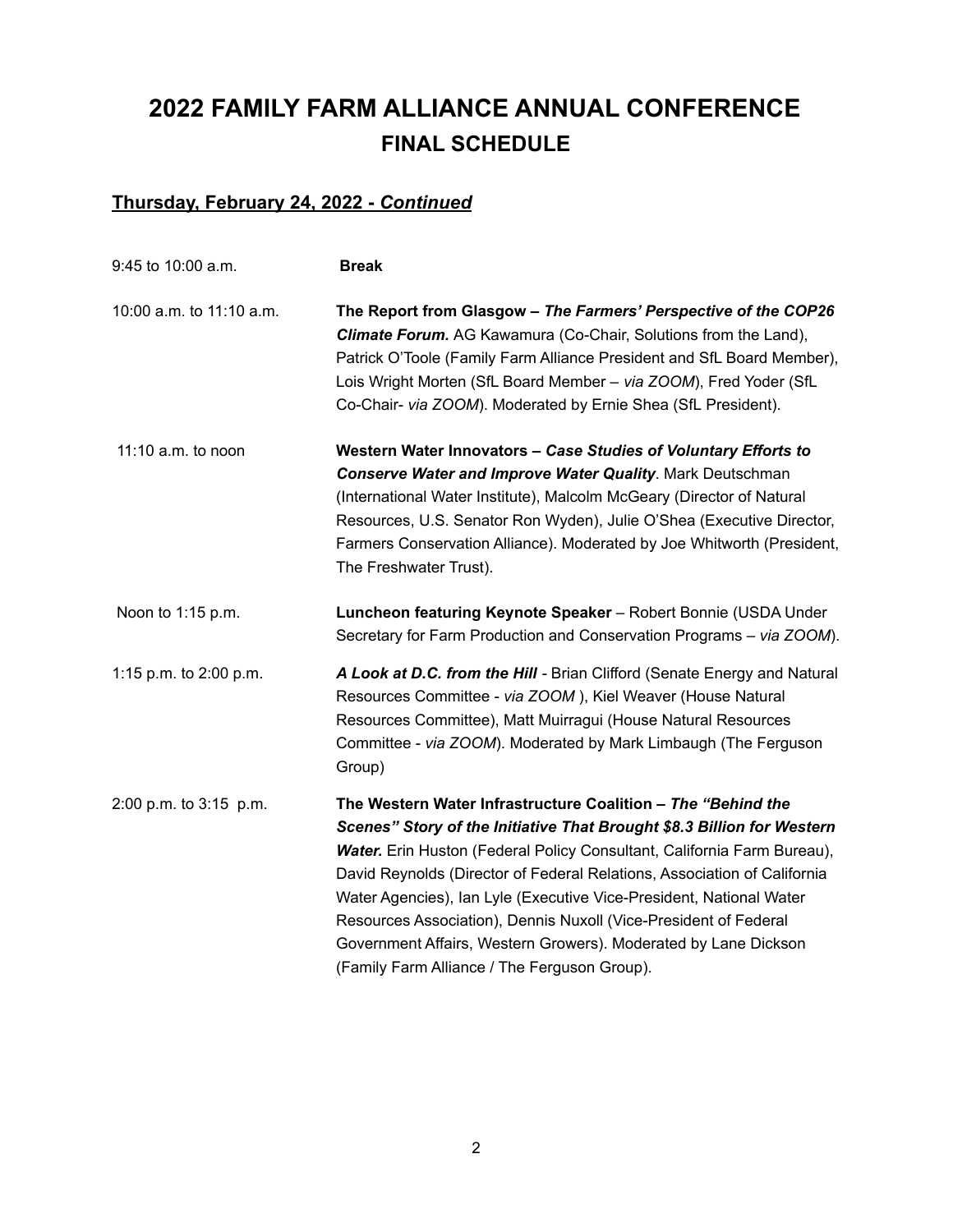# **2022 FAMILY FARM ALLIANCE ANNUAL CONFERENCE FINAL SCHEDULE**

#### **Thursday, February 24, 2022 -** *Continued*

3:15 p.m. to 3:30 p.m. **Break**

| 3:30 p.m. to 4:45 p.m. | Gearing up for the Biden Administration's 30 x 30 Initiative.<br>Ron Alvarado (State Conservationist for Oregon, Natural<br>Resources Conservation Service), JJ Goicoechea (Public Land<br>Council), Eric Holst (Associate Vice President, Working Lands<br>Program, Environmental Defense Fund), and Tom Page (Big)<br>Creek Ranch, Idaho), Panel discussion moderated by Zach<br>Bodane (Executive Director, Western Landowners Alliance). |
|------------------------|----------------------------------------------------------------------------------------------------------------------------------------------------------------------------------------------------------------------------------------------------------------------------------------------------------------------------------------------------------------------------------------------------------------------------------------------|
| 4:45 p.m. to 5:00 p.m. | <b>Exhibitors' Presentations (5 minutes each)</b>                                                                                                                                                                                                                                                                                                                                                                                            |
| 5:00 p.m. to 5:15 p.m. | 2022 Annual Meeting                                                                                                                                                                                                                                                                                                                                                                                                                          |
| 5:30 p.m. to 7:00 p.m. | <b>Evening Reception – Novi</b> – a private night club located on the<br>Mezzanine level of the Eldorado Resort, adjacent to the Silver<br>Legacy. Drinks and heavy hors d'oeuvres will be served.                                                                                                                                                                                                                                           |

## **Friday, February 25, 2022**

| 7:00 a.m.                  | Registration Desk Open - Exhibition Center, Silver Legacy         |
|----------------------------|-------------------------------------------------------------------|
| $8:00$ a.m. $-9:15$ a.m.   | The Biden Administration Water Leadership Team - Mike             |
|                            | Connor (Assistant Secretary of the Army (Civil Works - via        |
|                            | ZOOM), Tanya Trujillo (Assistant Secretary for Water and Science, |
|                            | U.S. Department of the Interior – via ZOOM), Navis Bermudez       |
|                            | (Deputy Assistant Administrator, Office of Water, Environmental   |
|                            | Protection Agency - via ZOOM), Gloria Montano Greene, Deputy      |
|                            | Under Secretary for Farm and Production, U.S. Department of       |
|                            | Agriculture - via ZOOM). Moderated by Rob Manning (Chief of       |
|                            | Public Affairs, Bureau of Reclamation).                           |
| $9:15$ a.m. to $9:30$ a.m. | <b>Break</b>                                                      |